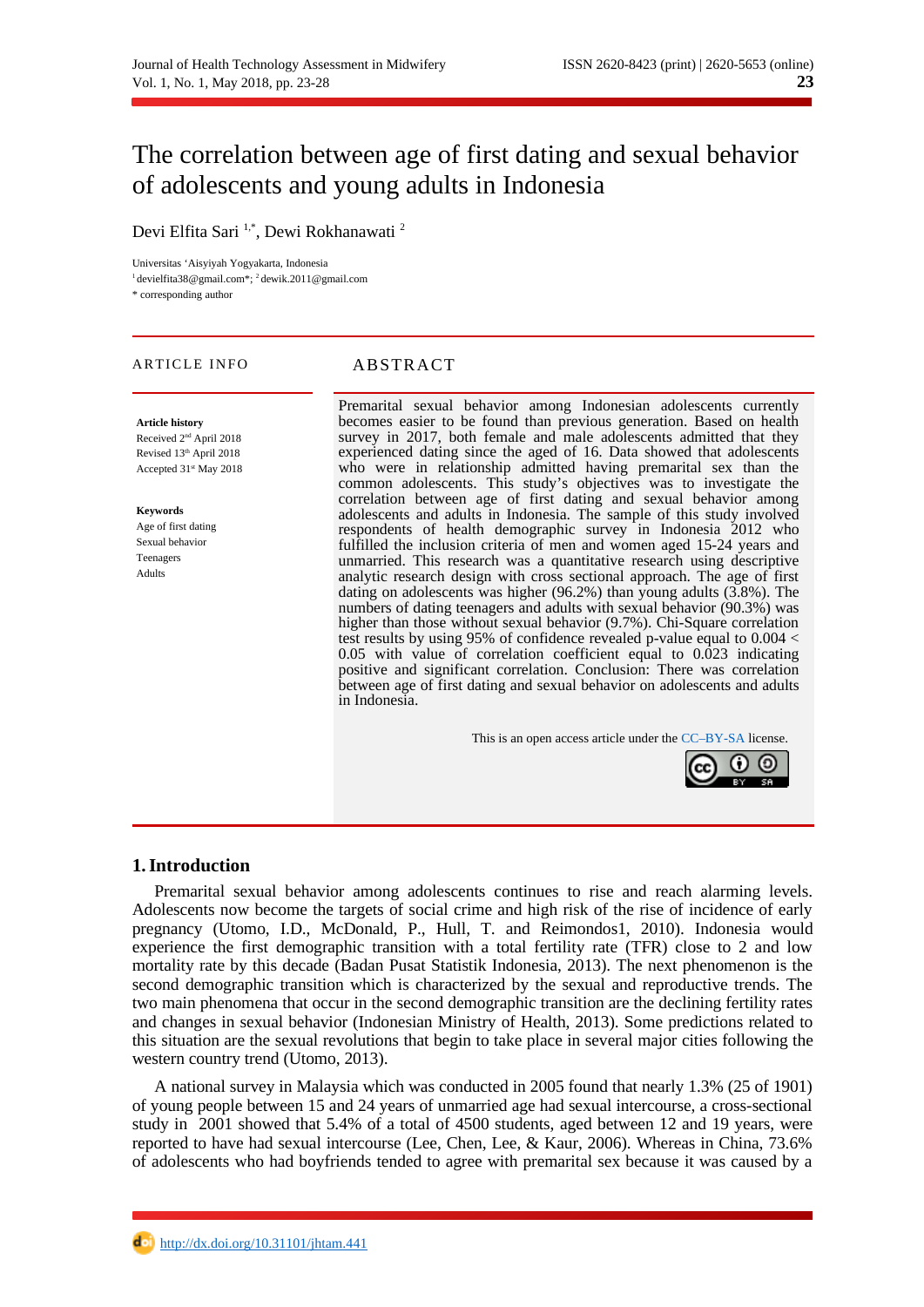sense of curiosity with the first time dating so that adolescents had more sexual knowledge of more open attitude and more likely to have a girlfriend (Li et al., 2013).

According to the CDC (Center for Disease Control), in a study conducted on several high school students in the US in 2010, about 47.4% of students had sexual intercourse, approximately 33.7% had sex in the last 3 months and 15.3% had sex with four or more people during their lifetime (Health, 2011). In Indonesia, the results of Indonesia Adolescent Reproductive Health Survey 2012 shows that 29.5% of male adolescents and 6.2% of female adolescents had touched or stimulated their partners, 48.1% of male adolescents 29.3% female adolescents had kissed lips, and 79.6% of male adolescents and 71.6% of female adolescent ever held hands with their partners (Indonesian Ministry of Health, 2013)(Statistics Indonesia, National Population and Family Planning Board, & Ministry of Health, 2013). The Adolescent Reproductive Health Knowledge Index (KRR) had an upward trend. In 2012 the figure was 50.5 percent, in 2017 KKR had been in the position of 52.4 percent. Achievement always exceeded 1.5 points from the targets which had been set in BKKBN Strategic Plan 2017. RPJMN Survey 2017, both male and female adolescents admitted firstly having boyfriends or girlfriends at the age of 16 years. Those who had boyfriends or girlfriends mostly claimed to have had sexual intercourse than common adolescents. Although births in women at the age of 15-19 group in the two survey periods were successfully lowered the target of 33 from 42 targeted in 2016 and 38 from 44 targeted in 2015. Having understanding of the phenomena in this background of study, the purpose of this study is to determine the correlation between the age of first dating and sexual behavior in adolescents and young adults in Indonesia.

# **2.Methods**

# **2.1.Research Design**

This research was quantitative research, using descriptive analytical design with cross sectional approach. The research was conducted in 33 provinces in Indonesia in December 2015 - November 2016.

# **2.2.The Research Population, Sample of Research/Participant/Informant, and Sampling Technique**

The populations in this study were all teenagers and young adults aged 15-24 years in Indonesia by 19.399 people with a large sample of adolescents who met the inclusion criteria were as many as 14.010 people. The sampling technique used three stages, namely Primary Sampling Units (PSU), Probability Proportional to Size (PPS) and selected 25 households in systematically selected census block of the results of updated second-stage household census.

#### **2.3.Data Collection**

Data collection techniques in this study using available data from IDHS (2012) in the form of input STATA program which could be downloaded through the official website of MEASURE DHS, ICF International www.measuredhs.com. The obtained data was secondary data. All data were collected, checked for completeness and analyzed by researchers.

#### **2.4.Data Analysis**

Data were analyzed by univariate and bivariate to analyze the correlation using test Chi-square (x2) and presented with a dummy table.

### **2.5.Research Ethics**

The study was conducted using data set IDHS 2012 at the permission of central BKKBN as one of the owners' data and research ethics board of the faculty of health sciences 'Aisyiyah University of Yogyakarta. Procedural ability of respondents involved in this study was fully the responsibility of personnel survey (BKKBN). Confidentiality of this research data was assured since the data set used only the identification number of respondents in the form of code.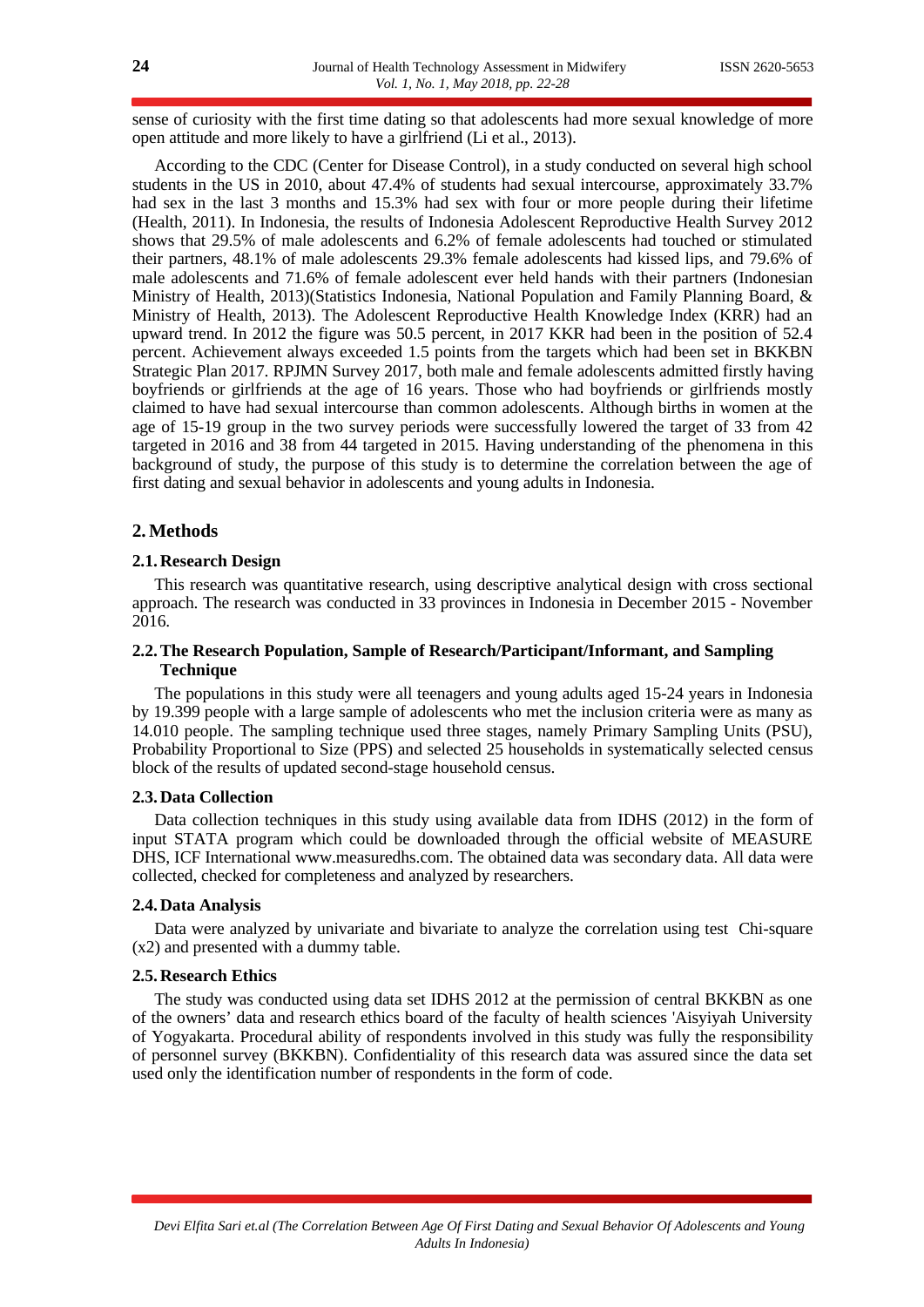#### **3. Result**

#### **3.1.Characteristics of Respondents**

Table 1 shows the distribution of the frequency characteristics of respondents in the study were grouped by age, gender, education, place of residence and courtship. In each characteristic showed most respondents aged 15-19 years at this time (adolescent) (61.2%). Gender respondents were mostly male (54.8%). The respondents' education was mostly high school (50.7%) and the respondents' residence mostly in urban areas (60.8%).

**Table 1.** Frequency Distribution of Respondents Characteristics by age, gender, education and a place to stay in Indonesia

| <b>Characteristics</b>     | Frequency | Percentage |
|----------------------------|-----------|------------|
| <b>Age Now</b>             |           |            |
| Adolescents (15-19 years)  | 8577      | 61.2       |
| Young Adults (20-24 years) | 5433      | 38.2       |
| Gender                     |           |            |
| Male                       | 7671      | 54.8       |
| Female                     | 6339      | 45.2       |
| <b>Education</b>           |           |            |
| Elementary                 | 1278      | 9.1        |
| Junior                     | 2910      | 20.8       |
| <b>High School</b>         | 7097      | 50.7       |
| Diploma                    | 637       | 4.5        |
| <b>Bachelor</b>            | 2087      | 14.9       |
| <b>Housing</b>             |           |            |
| Urban                      | 8515      | 60.8       |
| Rural                      | 5495      | 39.2       |

### **3.2.Age of first dating and sexual behavior amongst adolescents and adults in Indonesia**

Table 2 shows the distribution of frequency of the age of first dating among adolescents was higher (96.2%) compared to young adults (3.8%)

Table 2. The frequency distribution of age at the beginning of courtship teens and young adults in Indonesia

| The age of first courting | Frequency | Percentage |
|---------------------------|-----------|------------|
| Adolescent                | 13479     | 96.2       |
| Young adults              | 531       | 3.8        |
| Total                     | 14010     | 100        |

### **3.3. Sexual behavior among adolescents and young adults in Indonesia**

Table 3 shows the distribution of frequency of sexual behavior in the early youth and young adults is higher in sexual behavior (90.3%) compared to no sexual behavior (9.7%).

**Table 3.** Frequency distribution of sexual behavior among adolescents and young adults in Indonesia

| Adolescents sexual behavior and young adult | Frequency | Percentage |
|---------------------------------------------|-----------|------------|
| Sexual behavior                             | 13479     | 90.3       |
| No sexual behavior                          | 531       | 9.7        |
| Total                                       | 14010     | 100        |

*Devi Elfita Sari et.al (The Correlation Between Age Of First Dating and Sexual Behavior Of Adolescents and Young Adults In Indonesia)*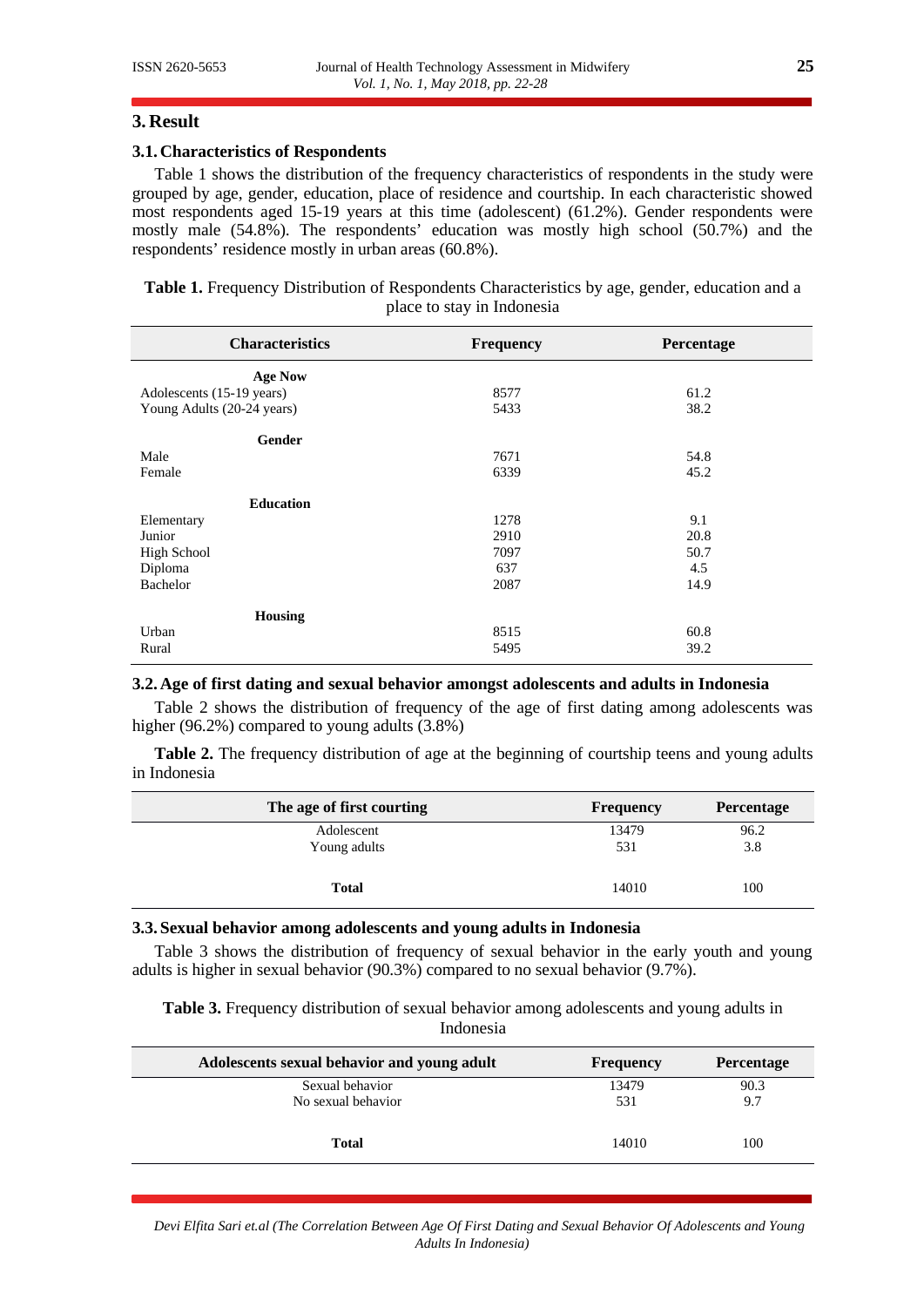# **3.4.The Age of First Dating with Sexual Behavior on Adolescents and Young Adults in Indonesia**

Table 4 shows Statistics Test of the correlation between age of first dating and sexual behavior among adolescents and young adults in Indonesia. Obtained p-value  $0.004 \le \zeta (0.05)$  so it could be concluded that there was correlation between age of first dating and sexual behavior among adolescents and young adults in Indonesia. Correlation coefficient of 0.023 indicated positive and significant relation.

**Table 4.** Statistics Test of the correlation between age of first dating and sexual behavior among adolescents and young adults in Indonesia

|                 |                     | The first age of dating |
|-----------------|---------------------|-------------------------|
| Sexual behavior | Pearson correlation | .023                    |
|                 | Sig                 | .004                    |
|                 | N                   | 14010                   |

# **4. Discussion**

#### **4.1.Age of First Dating among Adolescents and young adults in Indonesia**

Teenagers aged 15-19 tended to do more sexual behavior such as doing hand grip, kissing, petting, and sexual intercourse. The percentage of increasing sexual behavior was due to more frequent and more intimate sexual behavior with a partner occurred. In Bosnia and Herzegovina the teenagers aged 14-16 years (74.4%) had sexual practice started from dates, holding hands, kissing, and sexual intercourse (Hadzimehmedovic, Ferkovic, & Jahic, 2017). Similarly, in this study respondents classified as engaging sexual behavior when they hold their partner's hand, kissing, and sexual intercourse. Data shows that Indonesian adolescents aged 15-19 did hold their partner's hands as many as 12,633 respondents. In Indonesia 14,010 of high school respondents stated that they had desire to engage to sexual practice in their dates that usually started from holding hands until sexual intercourse and it was found that the younger the dates started the more sexual practices conducted.

#### **4.2. Sexual behavior in early youth and young adults in Indonesia**

The percentage of respondents who did sexual behavior was 90.3%. In Indonesia itself, the sexual behavior of teenagers mostly done by adolescents was an act of adolescents in doing their desire by dating. Engaging sexual practice often experienced by high school adolescents and it is popular in Indonesia they engaged in holding their partner's hand, whilst there were 1259 of the 14,010 respondents engaged in sexual intercourse.

There were differences of characteristics between women and men such as their motives, values, character, personality, and attitudes. Those characteristics are also associated with their external factors such as place to lives, values in community as well as their school values. Therefore, it seems to be that the reason of why holding hands became more popular for adolescents was because it has light negative social consequences compare to sexual intercourse in Indonesian community (Utomo, I.D., McDonald, P., Hull, T. and Reimondos1, 2010).

# **4.3.The correlation between age of first dating and sexual behavior in early adolescents and young adults in Indonesia**

It is believed that age of first date has significant influence on the sexual practice. Evidence shows that the younger adolescents engaged in dates the higher the intense of engaging sexual practice. It is linear with Indonesian health survey that adolescents who did their first date in their younger age, they tend to engaged in premarital sexual intercourse (Indonesian Ministry of Health, 2013). Besides, at the age of adolescence they have a development step about sexuality as the sign of puberty, which lead on their sexual fantasy and desire of having sexual practice (Kazaura & Masatu, 2009). However, when such normal changes sometimes create problems, particularly when they have no knowledge about sexual reproductive health. In some cases, the desire of having sexual practice lead to their negative behavior such as trying pornography, sexual abuse, or practicing sexual intercourse without any contraception, which has consequences of premarital pregnancy (Folayan, Odetoyinbo, Brown, & Harrison, 2014).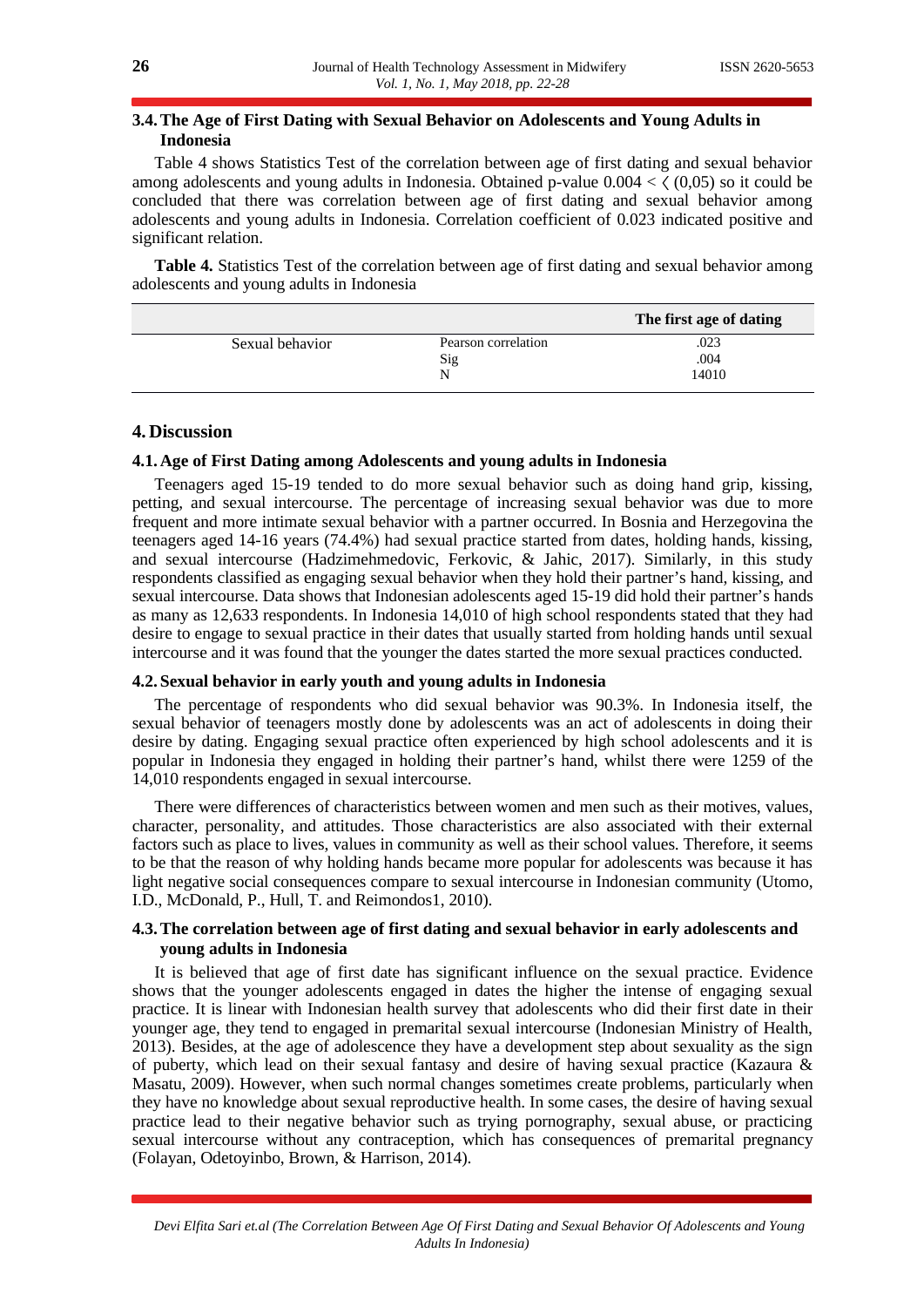A survey conducted in America revealed that among adolescents aged 14-17, 72% of female adolescents and 85% of male adolescents had already their first sexual intercourse. The age of first sexual intercourse for male was age of 13.7 years and for female was 14.3 years (Cavazos-rehg et al., 2009). Another study also shows that male adolescents have more sexual practice than female adolescents (Laddunuri, 2013). It is similar with this study as male adolescents was 1,46 times more frequent, had sexual practice than female adolescents.

The place of living also contributes on the sexual behavior and practice among adolescents. Adolescents live in the city had more sexual practice than those living in the village. It might be because people in city area tend to adopt western lifestyle on having sexual relationship therefore they engaged more in sexual relationship. Additionally, this study also shows that adolescents' parent who have lower education also contribute in adolescents' sexual practice. Adolescents who grows with parents with lower level education have more frequent and earlier on engaging sexual practice than adolescents who have parents with higher education.

#### **5. Conclusions and Suggestions**

The conclusion of this study that the respondents with the age of first dating in the early teens were higher (96.2%), sexual behavior was higher (90.3%) and there was correlation between age of first dating and sexual behavior in the early teens and young adults in Indonesia by Chi-Square test results obtained p-value of 0.004 <0.05. Suggestions in the study are decision makers and educators (Ministry of Health and State Minister for Youth and Sports Affairs) on the development of health technology assessment should make regulations that ensure a comprehensive reproductive health education given to each level of education according to the needs of adolescents to decrease the prevalence of premarital sexual behavior. Policy makers must begin to develop more interventions involving macro structure to eliminate the contextual risk factors that adversely affect adolescent sexual and reproductive health through the development potential of adolescents as program positive youth development as well as MOH and State Ministry for Population/ National Family Planning Coordinating Board must increase the intensity of reproductive health programs and special training for adolescents and young adults.

#### **References**

- Badan Pusat Statistik Indonesia. (2013). Proyeksi Penduduk Indonesia Indonesia Population Projection 2010-2035. Badan Pusat Statistik Indonesia. https://doi.org/2101018
- Cavazos-rehg, P. A., Krauss, M. J., Spitznagel, E. L., Bucholz, K. K., SChootman, M., Peipert, J. F., … Jean Bierut, L. (2009). Age of Sexual Debut among US adolescents. Contraception, 80(2), 158–162. https://doi.org/10.1016/j.contraception.2009.02.014.Age
- Folayan, M. O., Odetoyinbo, M., Brown, B., & Harrison, A. (2014). Differences in sexual behaviour and sexual practices of adolescents in Nigeria based on sex and self-reported HIV status. Reproductive Health, 11(1). https://doi.org/10.1186/1742-4755-11-83
- Hadzimehmedovic, A., Ferkovic, V., & Jahic, M. (2017). Behavioral Sexual Characteristics of Female Students in Bosnia and Herzegovina. Materia Socio Medica, 29(2), 101. https://doi.org/10.5455/msm.2017.29.101-104
- Health, A. S. (2011). Advancing Sexual Health in the United States : Rationale and Options for Implementation. Public Health.

Indonesian Ministry of Health. (2013). Indonesian Basic Health Survey. Jakarta.

- Kazaura, M. R., & Masatu, M. C. (2009). Sexual practices among unmarried adolescents in Tanzania. BMC Public Health, 9, 1–6. https://doi.org/10.1186/1471-2458-9-373
- Laddunuri, M. M. (2013). The Sexual Behaviour of Secondary School Adolescent Students in Tanzania: Patterns and Trends. International Journal of Caring Sciences, 6(3), 472– 484. Retrieved from http://search.ebscohost.com/login.aspx? direct=true&db=jlh&AN=103886176&site=ehost-live